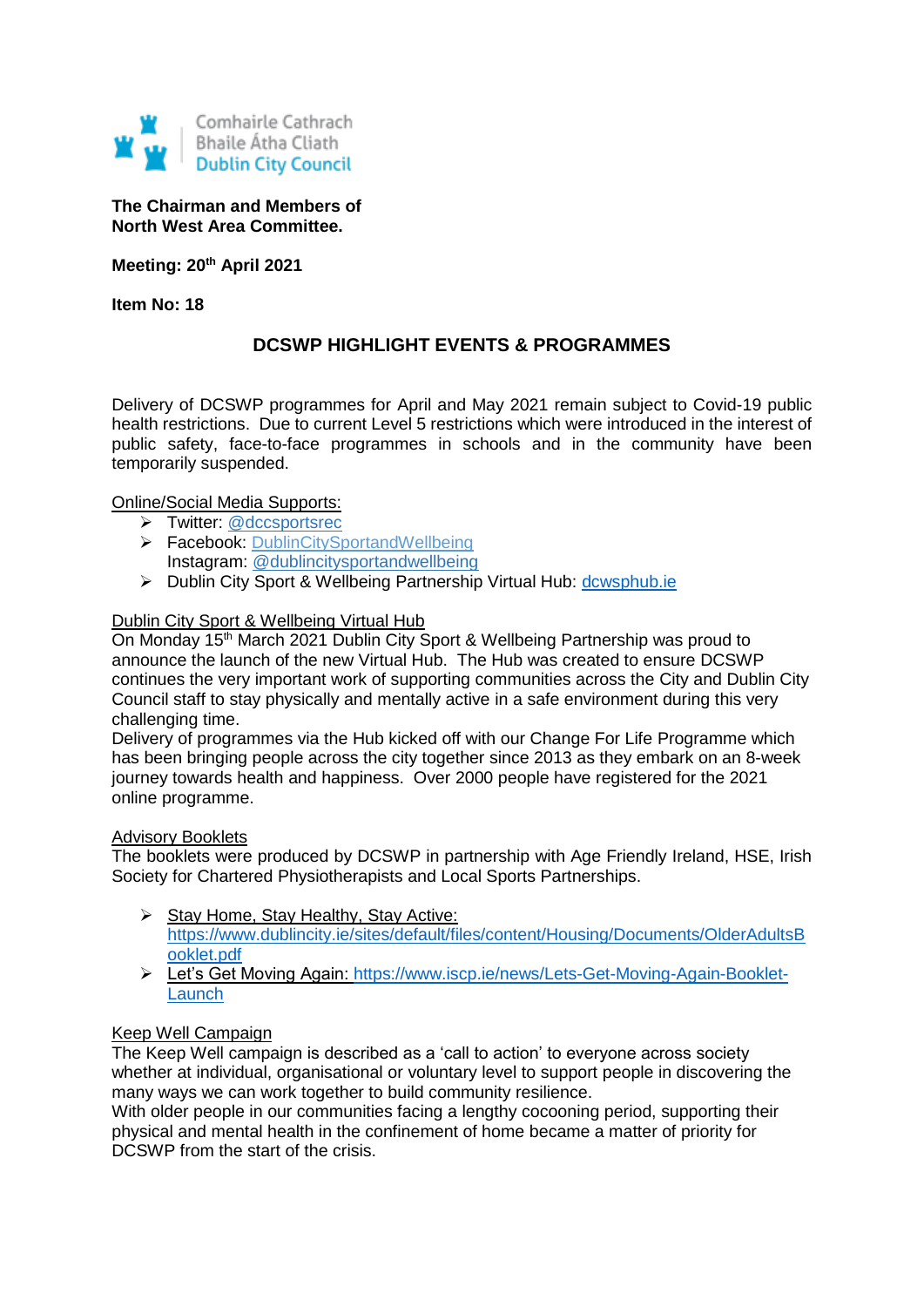When planning the online Keep Well Older Adult Programme, careful consideration was given to how DCSWP could best support people to keep active virtually. Officers worked closely with individuals to ease any concerns - advising on issues around technology and engaging with coaches familiar to many of our participants.

The initiative commenced on Monday 25<sup>th</sup> February with 90 older adults (age 55 plus) signing up to take part. Chair-based fitness classes were chosen with adaptations in place to ensure the programme is fully inclusive.

The classes are delivered every Monday, Wednesday and Friday from 11.30am and provide a mixture of fitness, pilates and yoga geared towards improving strength and balance. The final two Keep Well initiatives are in the planning stages and will commence following the easing of current restrictions.

# Lord Mayor's 5 Alive Challenge 2021

The challenge is over for 2021 and the virtual adaptation has proved to be a huge success. See below message from the Lord Mayor's office thanking 2021 participants and encouraging them to keep going:

*"You have got out there and walked and ran during the hard winter months – keep it up now we are coming into warmer weather. If you need to have something to work towards, look up the various charity challenges. Some of them are to complete a certain distance a month – there's lots out there. Another challenge is the (not) parkrun which is being done by parkrun Ireland. As they can't hold their weekly 5k runs / walks, they are encouraging all parkrunners to do a 5k a day and you just register it online. If you're in the VHI, you get some benefit (they are sponsors of parkrun) but the best bit is you get into the habit of doing a daily 5k".* 

People can register for parkrun at *[https://blog.parkrun.com/ie/2020/11/12/join-us-for](https://eur02.safelinks.protection.outlook.com/?url=https%3A%2F%2Fblog.parkrun.com%2Fie%2F2020%2F11%2F12%2Fjoin-us-for-notparkrun%2F&data=04%7C01%7Cjane.higgins%40fsunion.org%7C825d2502592942bedbf308d8f03ac724%7Cdd386821be7e48ef82d3d3e8abc6b8d8%7C0%7C0%7C637523482539245850%7CUnknown%7CTWFpbGZsb3d8eyJWIjoiMC4wLjAwMDAiLCJQIjoiV2luMzIiLCJBTiI6Ik1haWwiLCJXVCI6Mn0%3D%7C1000&sdata=GoaX9aRv7uWVkkn7uHqItsbnSkkMKPEF%2BWKPo0qf4tY%3D&reserved=0)[notparkrun/](https://eur02.safelinks.protection.outlook.com/?url=https%3A%2F%2Fblog.parkrun.com%2Fie%2F2020%2F11%2F12%2Fjoin-us-for-notparkrun%2F&data=04%7C01%7Cjane.higgins%40fsunion.org%7C825d2502592942bedbf308d8f03ac724%7Cdd386821be7e48ef82d3d3e8abc6b8d8%7C0%7C0%7C637523482539245850%7CUnknown%7CTWFpbGZsb3d8eyJWIjoiMC4wLjAwMDAiLCJQIjoiV2luMzIiLCJBTiI6Ik1haWwiLCJXVCI6Mn0%3D%7C1000&sdata=GoaX9aRv7uWVkkn7uHqItsbnSkkMKPEF%2BWKPo0qf4tY%3D&reserved=0)* 

# **Orienteering**

DCSWP has also worked closely with Orienteering Ireland around the use of technology to map parks and locations across the Dublin region that can potentially play host to orienteering programmes and maximise the delivery of this very positive outdoor initiative in the city.

DCSWP continues to engage with Orienteering Ireland around the roll out and delivery of the programme which will commence shortly.

# Sport Inclusion & Integration

- $\triangleright$  The online 'Sit Fit' programmes supports people with physical disabilities to remain active via its adapted sitting exercise programme.
- $\triangleright$  Programmes for the next few weeks will be delivered online via the Virtual Hub. Activities will include walking, circuit classes, dance classes and Sit Fit classes.

# **Training**

- $\geq$  Online Safeguarding Training is provided by DCSWP Officers. Safeguarding 2 & 3 will be advertised following this and further programmes will be delivered on an ondemand basis.
- $\triangleright$  In partnership with CARA, the online Disability & Inclusion and Autism in Sport training programmes launched in 2020. The programme for 2021 is delivered on the first Tuesday of every month on an ongoing basis.
- $\triangleright$  Dublin City Sport & Wellbeing Partnership has recently been invited to apply for the CARA 'Xcessible' Bronze medal award. Through the Xcessible programme CARA enables Local Sports Partnerships to provide meaningful opportunities for people of disabilities to take part, sustain participation and excel in sport and physical activity. DCSWP has 12-18 months before providing evidence of our work and journey to the